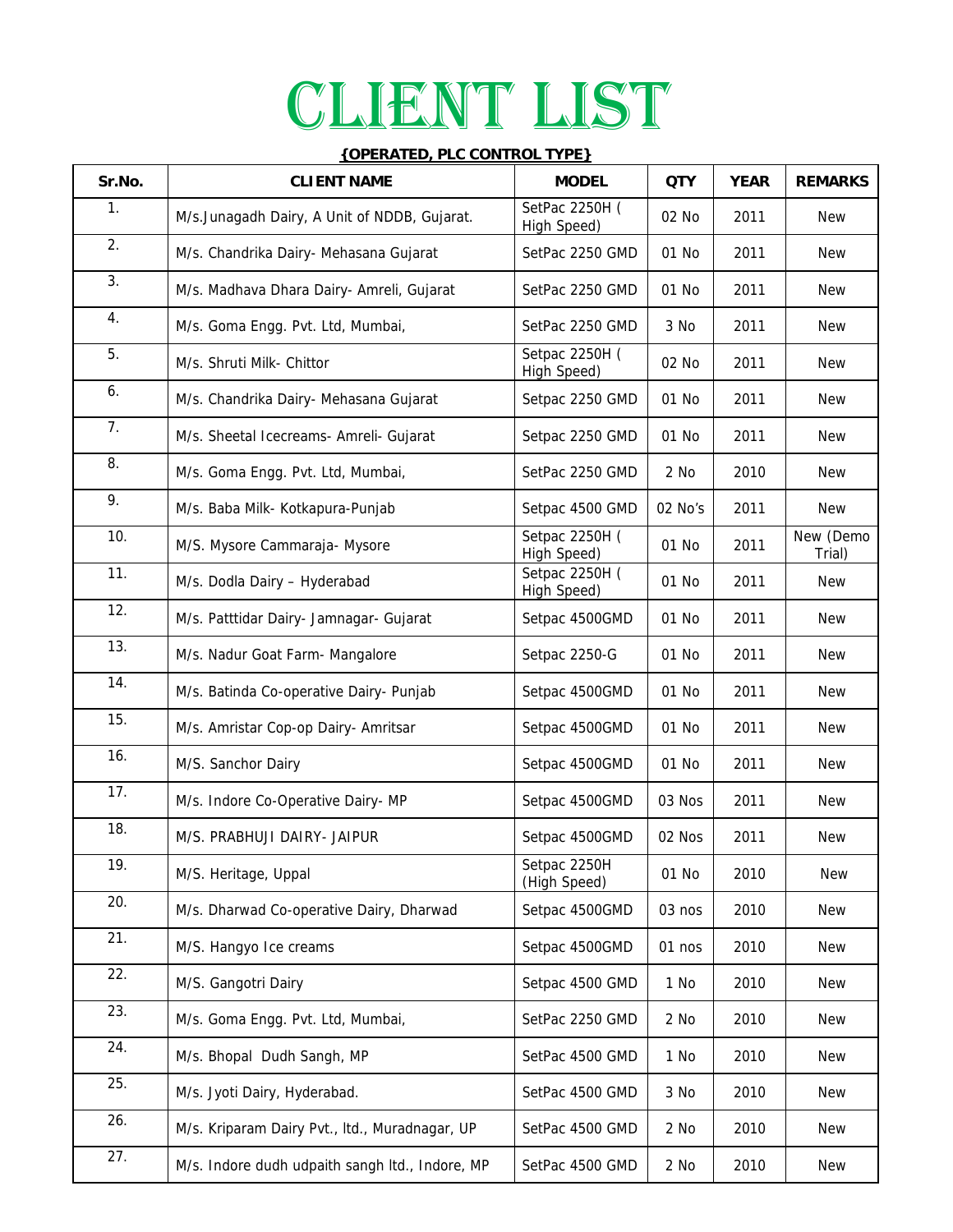| 28. | M/s. Krishna Dairy Machinery Corporation,<br>Ahmadabad, Gujarat.   | SetPac 4500 GMD                | 2 No         | 2010         | <b>New</b>               |
|-----|--------------------------------------------------------------------|--------------------------------|--------------|--------------|--------------------------|
| 29. | M/s.Narmada Milk Dairy, Porbunder, Gujarat.                        | SetPac 4500 GMD                | 1 No         | 2010         | <b>New</b>               |
| 30. | M/s. Ap Dairy Rajmundry, Andhra Pradesh                            | SetPac 4500 GMD                | 2 No         | 2010         | <b>New</b>               |
| 31. | M/s. Amritvarshini Milk Dairy, Bhimadolu, Anadhra<br>Pradesh       | SetPac 4500 GMD                | 1 No         | 2010         | <b>New</b>               |
| 32. | M/s. Malbar milk unions, Kerala Wynad,                             | SetPac 4500 GMD                | 2 No         | 2010         | <b>New</b>               |
| 33. | M/s. Propane Products Ltd., Kanpur, UP ( Amul<br>Milk packing)     | SetPac 4500 GMD                | 2 No         | 2010         | <b>New</b>               |
| 34. | M/s. Bharuch dt. Co-op milk union ltd., Bharuch,<br>Gujarat.       | SetPac 4500 GMD                | 1 No         | 2010         | <b>New</b>               |
| 35. | M/s. Bharuch dt. Co-op milk union Itd., Bharuch,<br>Gujarat.       | SetPac 900V                    | 1 No         | 2010         | <b>New</b>               |
| 36. | M/s. Sardar Dairy, Mehasana, Gujarat.                              | SetPac 4500 GMD                | 1 No         | 2010         | <b>New</b>               |
| 37. | M/s. Malbar milk unions, Kerala (Kannur, Wynad,<br>pallkkad)       | SetPac 4500 GMD                | 4 No         | 2009         | <b>New</b>               |
| 38. | M/s. Girnar Milk Dairy, Junagadh, Gujarat.                         | SetPac 4500 GMD                | 1 No         | 2009         | New                      |
| 39. | M/s. Aravind aqua pvt, Itd., Ahmedabad, Gujarat.                   | SetPac 4500 GMD                | 3 No         | 2009         | New                      |
| 40. | M/s. Deft, Madurai, Tamilandu                                      | SetPac 4500 GMD                | 2 No         | 2009         | Conversion               |
| 41. | M/s. AP Dairy, Anatapur, Andhra Pradesh                            | SetPac 4500 GMD                | 1 No         | 2009         | <b>New</b>               |
| 42. | M/s. Sumul Dairy, Surat, Gujarat.                                  | SetPac 4500 GMD                | 1 No         | 2009         | <b>New</b>               |
| 43. | M/s. Sangam Dairy, Vadlamudi, Guntur(DT),<br>Andhra Pradesh        | SetPac 4500 GMD                | 1 No         | 2009         | <b>New</b>               |
| 44. | M/S. Junagadh Dairy, Junagadh (Aunit of NDDB)<br>Gujarat           | SetPac 4500 GMD                | 1 No         | 2009         | <b>New</b>               |
| 45. | M/s. Vigo Biotech, Halol, Gujarat.                                 | SetPac 4500 GMD                | 1 No         | 2009         | <b>New</b>               |
| 46. | M/s. Vijay Dudh Dairy, Surat, Gujarat                              | SetPac 4500 GMD                | 1 No         | 2009         | <b>New</b>               |
| 47. | M/s. Malabar Co-Op. dairy, Milma, Kerala                           | SetPac 4500 GMD                | 3 No         | 2009         | <b>New</b>               |
| 48. | M/s. Verka Milk Plant Bhatinda, Punjab                             | Setpac 4500 GMD<br>SetPac 900v | 1 No<br>1 No | 2009<br>2009 | <b>New</b><br><b>New</b> |
| 49. | M/s. JK Dairy(LVP milk dairy, C/o.Umang Dairies,<br>Gajruala, UP   | Setpac<br>4500 GMD             | 18 Nos       | 2009         | <b>New</b>               |
| 50. | M/s. Verka Milk Plant Hoshiarpur, Punjab                           | Setpac 4500 GMD                | 2 Nos        | 2009         | <b>New</b>               |
| 51. | M/s. Uttaranchal Co-Op. Milk Dairies,                              | SetPac 4500 GMD                | 3 Nos        | 2009         | <b>New</b>               |
| 52. | M/s. Malabar Co-Op. dairy, Milma, Kerala                           | SetPac 4500 GMD                | 1 No         | 2009         | New                      |
| 53. | M/s. A. One dairy, Dharmapuri, TN.                                 | SetPac 4500 GMD                | 1 No         | 2009         | <b>New</b>               |
| 54. | M/s. The Amritsar Dist. Co-Operative Milk<br>producer's Union Ltd. | Setpac 4500 GMD                | 1 No         | 2009         | <b>New</b>               |
| 55. | M/s. Sukla Dairy Pvt Ltd, surat                                    | Setpac 4500 GMD                | 2 Nos        | 2008         | <b>New</b>               |
| 56. | M/s. Sukla Dairy Pvt Ltd , surat                                   | Setpac 4500 GMD                | 1 No         | 2009         | New                      |
| 57. | M/s. Sanket Milk Agency and Dairy Farm, Navasari                   | Setpac 4500 GMD                | 2 No         | 2009         | New                      |
| 58. | M/s. Ropar Dist co op Milk Producers Union Ltd,<br>Mohali          | Setpac 4500 GMD                | 2 No         | 2009         | <b>New</b>               |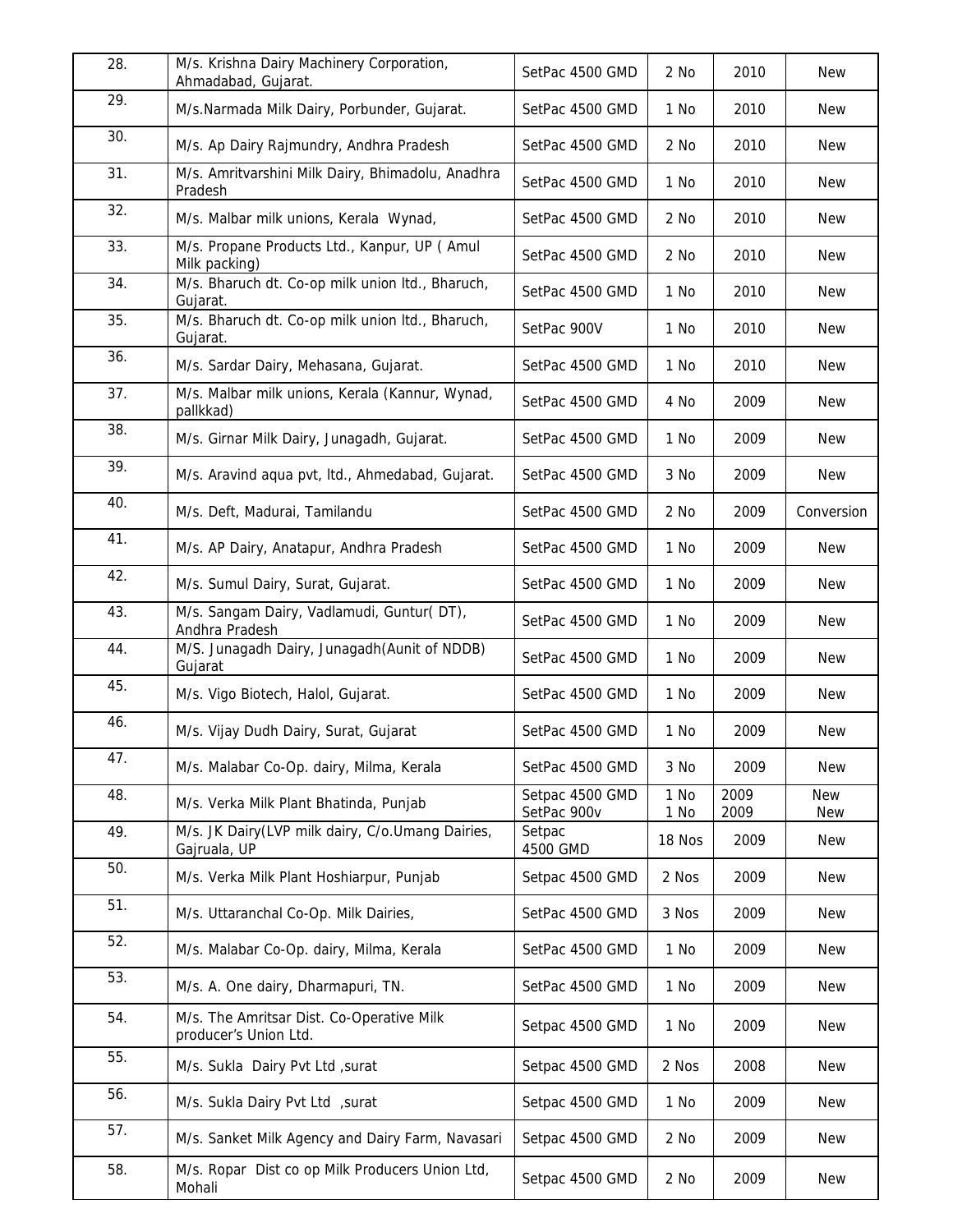| 59. | M/s. Ropar Dist co op Milk Producers Union Ltd,<br>Mohall                                         | SetPac G-6                  | 1 No            | 2009 | <b>New</b>                            |
|-----|---------------------------------------------------------------------------------------------------|-----------------------------|-----------------|------|---------------------------------------|
| 60. | M/s. Jyothi Dairy Pvt Ltd, Hyderabad.                                                             | Setpac 4500 GMD             | 1 No            | 2008 | <b>New</b>                            |
| 61. | M/s. Sardar Dairy Ltd. Mehasana.                                                                  | Setpac4500 GMD              | 2 No            | 2009 | <b>New</b>                            |
| 62. | M/s. Sumul Dairy, surat.                                                                          | Setpac 4500 GMD             | 1N <sub>o</sub> | 2009 | <b>New</b>                            |
| 63. | M/s. Ganga Food Products Pvt Ltd, Vellore.                                                        | Setpac 4500 GMD             | 2 No            | 2009 | <b>New</b>                            |
| 64. | M/s. Bharuch Dist.Co-op., Milk Union, Bharuch,<br>Gujarat.                                        | SetPac 4500 GMD             | 2 Nos           | 2008 | <b>New</b>                            |
| 65. | M/s. The Amritsar Dist. Co-Operative Milk<br>producer's Union Ltd.                                | Setpac 4500 GMD             | 1 No            | 2008 | <b>New</b>                            |
| 66. | M/s. The Doaba Co-Operative Milk Producer's<br>Union Ltd., Jalandhar                              | Setpac 4500 GMD             | 2 Nos           | 2008 | <b>New</b>                            |
| 67. | M/s. Ludhiana Dist.Co-op., Milk Producer's union<br>Limited, Ludhiana, Punjab.                    | SetPac4500 GMD              | 2 No            | 2008 | <b>New</b>                            |
| 68. | M/s. Ludhiana Dist.Co-op., Milk Producer's union<br>Limited, Ludhiana, Punjab                     | SetPac G-6                  | 1 No            | 2008 | <b>New</b>                            |
| 69. | M/s. Gandhinagar Dist.Milk Producers Mutually<br>Aided Co-op Union Limited, Gandhinagar, Gujarat. | Setpac 4500 GMD             | 3 Nos           | 2007 | Conversion<br><b>Basis</b>            |
| 70. | M/s. Patidar Dairy Foods Co,<br>Jamnagar.                                                         | Setpac 4500 GMD             | 1 No            | 2007 | Conversion<br><b>Basis</b>            |
| 71. | M/s. Guntur Dist. Milk Producers Mutually Aided Co-<br>op Union Limited, Guntur.                  | Setpac 4500 GMD             | 1 No            | 2007 | Conversion<br><b>Basis</b>            |
| 72. | M/s. Surat Dist Co-op Milk Prod's Union Limited,<br>Surat                                         | Setpac 4500 GMD             | 2 Nos           | 2007 | New                                   |
| 73. | M/s. Kwality Foods Limited, Chennai                                                               | Setpac 4500 GMD             | 1 No            | 2007 | conversion<br>basis<br>$(N)$ New      |
| 74. | M/s. NDDB, C/o.Junagadh Dairy, Junagadh                                                           | Setpac 4500 GMD             | 2 Nos           | 2007 | conversion<br>basis                   |
| 75. | Ms/. Kaira District Co-op Milk Prod's Union Ltd,<br>Anand                                         | Setpac 4500 GMD             | 1 No            | 2007 | conversion<br>basis (S)               |
| 76. | M/s. Vidya Dairy, Anand                                                                           | Setpac 900 VM               | 1 No            | 2007 | Ghee M/c<br>New                       |
| 77. | M/s. Girnar Dairy Foods Pvt Limited, Shapur<br>(Sorath)                                           | Setpac 4500 GMD             | 1 No            | 2007 | conversion<br>basis (S)               |
| 78. | M/s. Surat Dist Co-op Milk Prod's Union Limited,<br>Surat                                         | Setpac 4500 GMD             | 1 No            | 2007 | New                                   |
| 79. | M/s. Junagadh Dairy, Junagadh                                                                     | SetPac G6                   | 1 No            | 2007 | <b>New</b><br>(6Ltrs)                 |
| 80. | Dakshina Kannada Co-op Milk Prod's Union<br>Limited, Mangalore                                    | Setpac 900 VM               | 1 No            | 2007 | <b>New</b>                            |
| 81. | Dineshaw's Dairy Foods Limited, Nagpur                                                            | Setpac 4500 GMD             | 1 No            | 2007 | conversion<br>basis (S)               |
| 82. | TCMPF Ltd.,<br>Aavin, Chennai                                                                     | Setpac 4500 GMD             | 4 Nos           | 2007 | <b>New</b>                            |
| 83. | Sarva Seva Gramodyog Samithi, Madurai                                                             | Setpac 4500 GMD<br>2250 GMD | 2 Nos<br>1No    | 2007 | <b>New</b><br>conversion<br>basis (S) |
| 84. | Hatsun Agro Products Limited,<br>Chennai                                                          | Setpac 4500 GMD             | 3 Nos           | 2007 | <b>New</b>                            |
| 85. | Vidya Dairy, Anand                                                                                | SetPac G6                   | 1 No            | 2007 | <b>New</b><br>(6Ltrs)                 |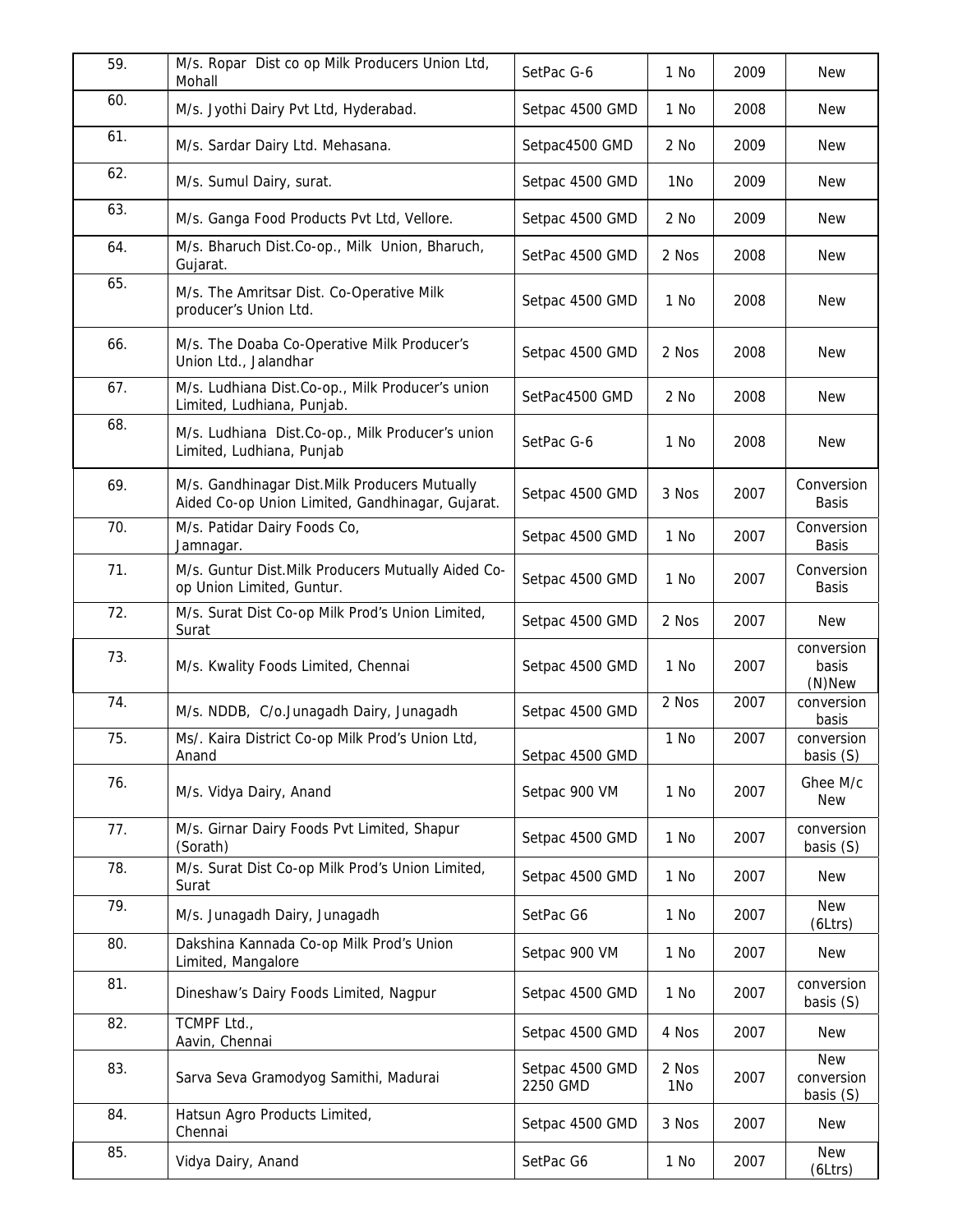| 86.  | Sumul dairy, Surat                                          | Setpac 4500 GMD                       | 2 Nos           | 2006         | <b>New</b>                                         |
|------|-------------------------------------------------------------|---------------------------------------|-----------------|--------------|----------------------------------------------------|
| 87.  | Bala Murugan Dairy Products<br>Iruvaram Post, Chittoor      | Setpac<br>4500 GMD                    | 3 Nos           | 2006         | New                                                |
| 88.  | Junagadh Dairy, Junagadh                                    | Setpac 4500 GMD                       | 2 Nos           | 2006         | <b>New</b>                                         |
| 89.  | Perati Milk Products, Hyderabad                             | Setpac 2250 GMD                       | 2 Nos           | 2006         | New                                                |
| 90.  | <b>Creamline Dairy Products</b><br>Begum pet, Hyderabad     | Setpac 4500 GMD                       | 5 Nos           | 2006         | Conversion<br>(3)<br>New $(2)$                     |
| 91.  | Kwality Milk Foods Limited<br>Vadapalani, Chennai           | Setpac 4500 GMD                       | 1 No            | 2006         | New                                                |
| 92.  | Mukunda Dairy Products<br>Hyderabad                         | Setpac 4500 GMD                       | 3 Nos           | 2006         | Conversion                                         |
| 93.  | Sumul dairy, Surat                                          | Setpac 4500 GMD                       | 4 Nos           | 2006         | Conversion                                         |
| 94.  | Vidya dairy, Anand                                          | Setpac 500 GMD                        | 3 Nos           | 2006         | Conversion                                         |
| 95.  | Sumul dairy, Surat                                          | Setpac 4500<br><b>GMD</b>             | 4 Nos           | 2005         | Conversion                                         |
| 96.  | Deccan Agro,<br>Navi Mumbai                                 | Setpac 4500 GMD                       | 5 Nos           | 2005         | New                                                |
| 97.  | TCMPF, Madurai                                              | Setpac 4500 GMD                       | 2 Nos           | 2005         | New                                                |
| 98.  | Nandyal dairy<br>(APDDCF)                                   | Setpac 4500 GMD                       | 2 Nos           | 2005         | conversion<br>basis (S)                            |
| 99.  | Priya foods division,<br>Vijayawada                         | SetPac 900 V                          | 2N <sub>o</sub> | 2005         | <b>New</b>                                         |
| 100. | A.P.Co-Op Oil Seeds Growers<br>Fedn.Limited (Shivarampally) | Setpac 4500 GMD                       | 1 No            | 2005         | conversion<br>basis (S)                            |
| 101. | Amul Dairy<br>Anand                                         | Setpac 4500 GMD                       | 1 No            | 2004         | conversion<br>basis (N)                            |
| 102. | Vyshnavi Dairy<br>Khammam/Chennai                           | Setpac 4500 GMD                       | 3 Nos           | 2004         | Conversion<br>basis (N)                            |
| 103. | Sumul Dairy,<br>Surat                                       | Setpac 4500 GMD                       | 12 Nos          | 2004         | conversion<br>basis (N)                            |
| 104. | Sumul Dairy, Surat                                          | Setpac 4500 GMD                       | 1 No            | 2004         | New                                                |
| 105. | Nandyal Dairy<br>APDDCF Ltd.,                               | Setpac 4500<br><b>GMD</b><br>2250 GMD | 1 No<br>1 No    | 2004<br>2004 | conversion<br>basis (V)<br>conversion<br>basis (S) |
| 106. | Balaji Milk foods<br>Narasaraopet                           | Setpac 4500 GMD                       | 1 No            | 2004         | conversion<br>basis (S)                            |
| 107. | Sangam Dairy,<br>Guntur (A.P)                               | Setpac 4500 GMD                       | 3 Nos           | 2004         | conversion<br>basis (S)                            |
| 108. | Sangam Dairy,<br>Guntur (A.P)                               | Setpac 4500 GMD                       | 1 No            | 2003         | New                                                |
| 109. | Vision Dairy Ltd.,<br>Chittoor Dist                         | Setpac 4500 GMD                       | 1 No            | 2003         | New                                                |
| 110. | Dodla Dairy Ltd.,<br>Nellore/Hyderabad.                     | Setpac 4500 GMD                       | 2 Nos           | 2003         | conversion<br>basis (S)                            |
| 111. | Tirumula Dairy Products Ltd<br>Gudur (A.P)                  | Setpac 4500 GMD                       | 2 Nos           | 2003         | conversion<br>basis (S)                            |
| 112. | Tirumula Dairy Products Ltd<br>Gudur (A.P)                  | Setpac 4500 GMD                       | 2 Nos           | 2003         | New                                                |
| 113. | TCMPF Ltd.,<br>Paramkudi CC.                                | Setpac 4500 GMD                       | 1 No            | 2003         | New                                                |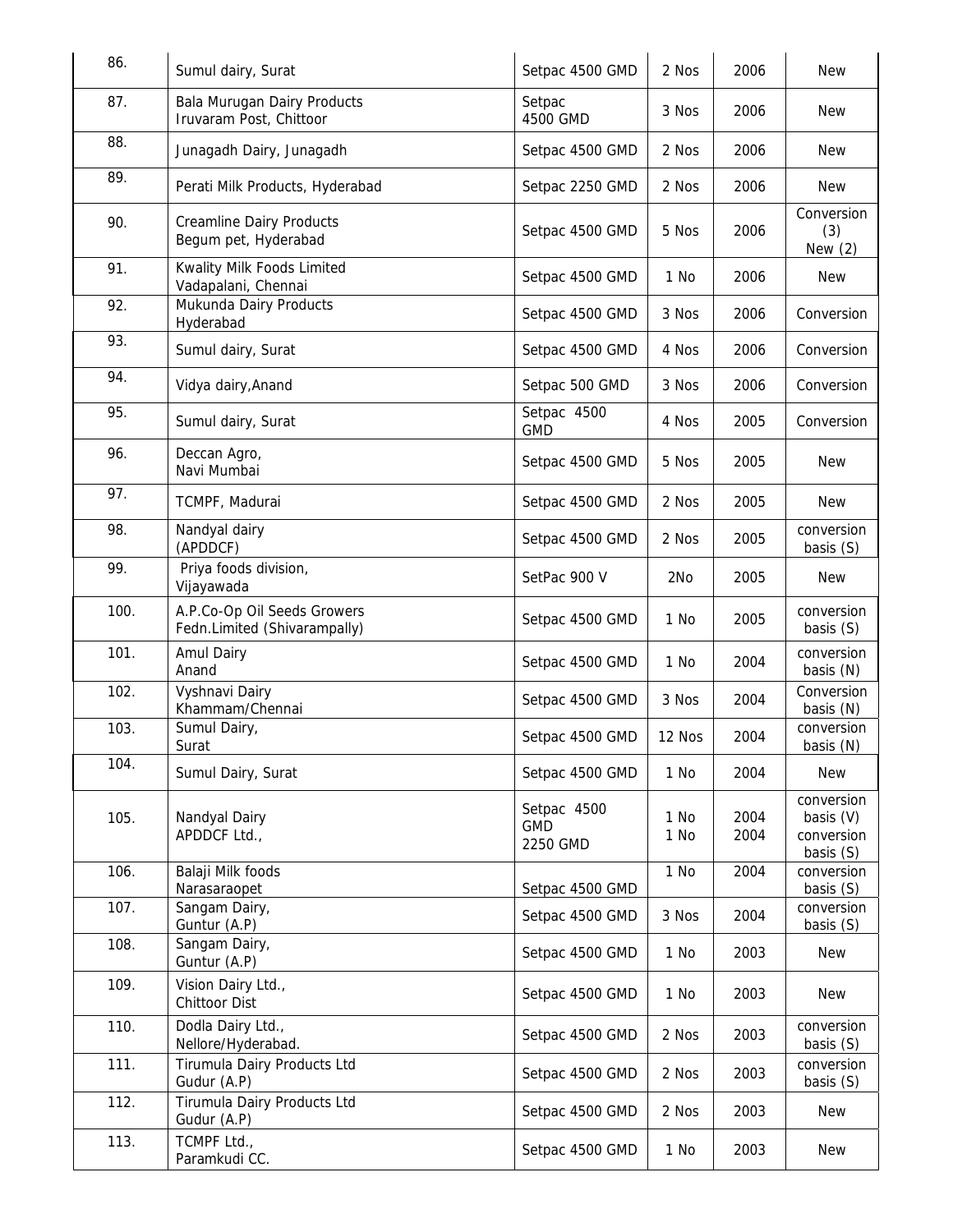## **REFERENCE LIST OF 5/6 LITERS PACKING MACHINES (MECHANICALLY OPERATED, PLC CONTROL TYPE)**

| Sr.No. | <b>CLIENT NAME</b>                                                                           | <b>MODEL</b> | <b>QTY</b>      | <b>YEAR</b> |
|--------|----------------------------------------------------------------------------------------------|--------------|-----------------|-------------|
| 1)     | M/s. Chandrika Dairy, Mehasana, Gujarat.                                                     | Setpac-G6    | 1 No            | 2011        |
| 2)     | M/s. Vivanti pure foods, Gujarat.                                                            | Setpac-G6    | 1 No            | 2011        |
| 3)     | M/S. Paliwal & Sons, Mumbai                                                                  | Setpac-G6    | 1 No            | 2011        |
| 4)     | M/S. Heritage Foods (I) Ltd, Sanghvi, MH                                                     | Setpac-G6    | 1 No            | 2011        |
| 5)     | M/S. Sardar Dairy- Gujarat                                                                   | SetPac-G6    | 1N <sub>o</sub> | 2010        |
| 6)     | M/s. Vidya Dairy, Anand, Gujarat                                                             | SetPac-G6    | 1Nos            | 2007        |
| 7)     | M/s. Junagadh Dairy, Unit of NDDB, Junagadh, Gujarat.                                        | SetPac-G6    | 2 Nos           | 2008        |
| 8)     | M/s.Ludhiana Distt.Co-op.Milk Producers Union Ltd., Verka<br>Milk Plant, Ludhiana, Punjab.   | SetPac-G6    | 1No             | 2008        |
| 9)     | M/s. The Ropar Distt. Co-op. Milk Producers Union Ltd., Verka<br>Milk Plant, Mohali, Punjab. | SetPac-G6    | 1N <sub>o</sub> | 2008        |
| 10)    | M/s. Vyshnavi devi Dairy, Pune, Maharashtra.                                                 | SetPac-G6    | 1N <sub>o</sub> | 2008        |
| 11)    | M/s. Verka Milk Dairy, Hoshiapur, Punjab.                                                    | SetPac-G6    | 1N <sub>o</sub> | 2009        |
| 12)    | M/s. Kwality milk foods, Kanchipuram, Tamilnadu.                                             | SetPac-G6    | 1N <sub>o</sub> | 2010        |
| 13)    | M/s. Vardhaman Dairy, Jaipur (Rajasthan).                                                    | SetPac-G6    | 1N <sub>o</sub> | 2010        |

## **REFERENCE LIST OF EDIBLE OIL / GHEE POUCH FILLING MACHINES (MECHANICALLY OPERATED, PLC CONTROL TYPE)**

| Sr.No.         | <b>CLIENT NAME</b>                                                                   | <b>MODEL</b>                                      | <b>QTY</b>              | <b>YEAR</b> |
|----------------|--------------------------------------------------------------------------------------|---------------------------------------------------|-------------------------|-------------|
| 1.             | M/s. Good Health- Kakinada                                                           | Double Head-<br>Setpac- 900V<br><b>High Speed</b> | 01 No                   | 2011        |
| 2.             | M/s. AP co-op oilseeds growers fed., Oil Packing Station<br>Kakinada, Andhra Pradesh | SetPac-900V<br>High Speed                         | 4 Nos                   | 2010        |
| 3.             | M/s. AP co-op oilseeds growers fed., Oil Packing Station<br>Kakinada, Andhra Pradesh | Edible Oil                                        | $6$ Nos. $($<br>Recent) | 2011        |
| 4.             | M/s. Dinshaws Icecreams Ltd., Nagpur, Maharastra.                                    | SetPac-900V                                       | 1 No                    | 2010        |
| 5.             | Adani Wilmar Lt., Mundra, Gujarat                                                    | SetPac-900V                                       | 12 Nos                  | 2007        |
| 6.             | Adani Wilmar Lt., Jaipur, Rajasthan.                                                 | SetPac-900V                                       | 2 Nos                   | 2007        |
| 7 <sub>1</sub> | Adani Wilmar Lt., Mangalore, Karnataka.                                              | SetPac-900V                                       | 5 Nos                   | 2007        |
| 8.             | Adani Wilmar Lt., Mantralayam, Andhrapadesh.                                         | SetPac-900V                                       | 1 No                    | 2008        |
| 9.             | Adani Wilmar Lt., Kakinada, Andhrapadesh.                                            | SetPac-900V                                       | 4 Nos                   | 2008        |
| 10.            | Adani Wilmar Lt., Haldia, West Bengal                                                | SetPac-900V                                       | 2 No                    | 2008        |
| 11.            | Adani Wilmar Lt., Bundi, Rajasthan.                                                  | SetPac-900V                                       | 4 Nos                   | 2008        |
| 12.            | M/s. Priya foods division, Vijayawada                                                | Edible Oil                                        | 1No                     | 2005        |